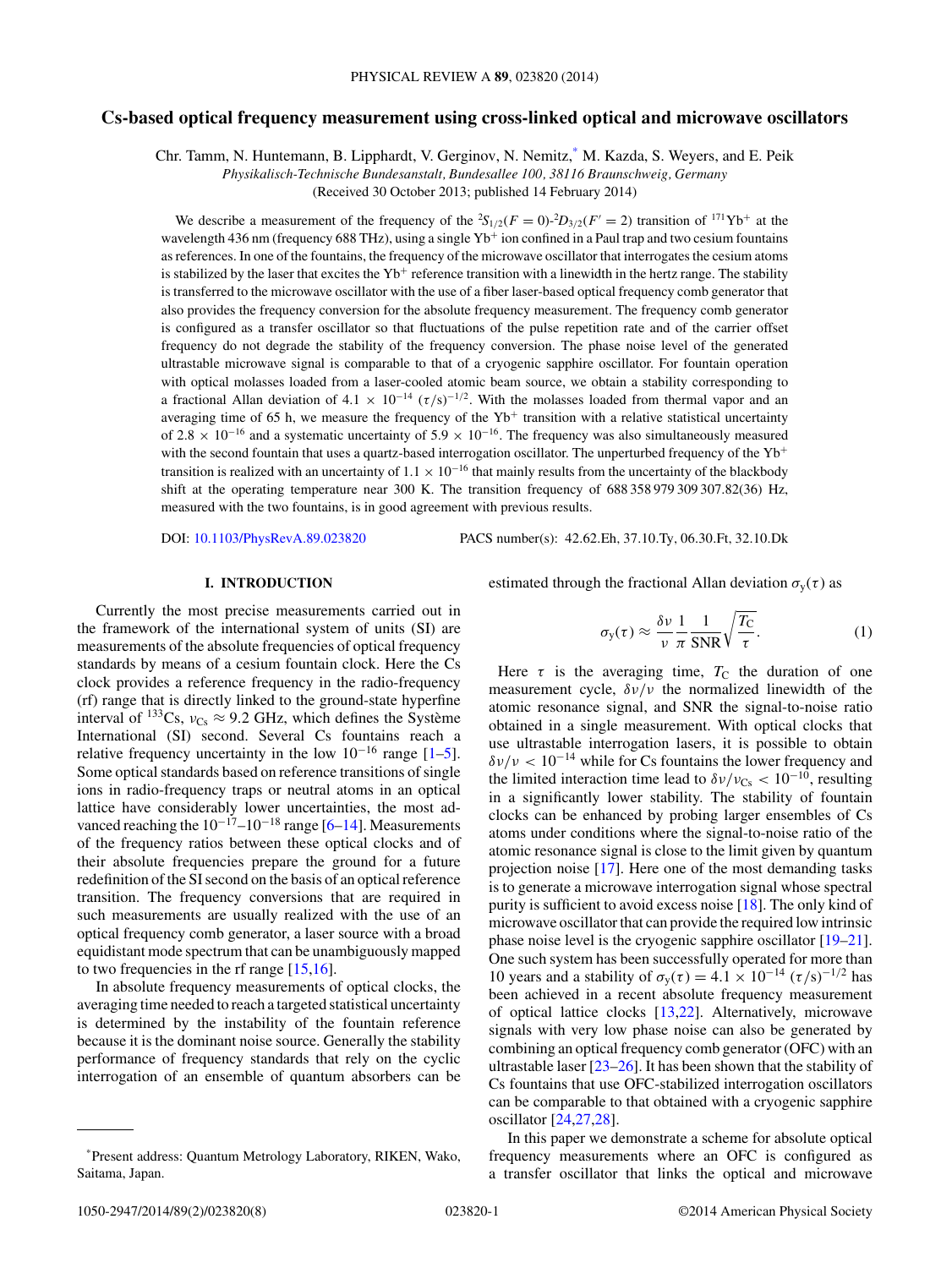<span id="page-1-0"></span>interrogation oscillators and serves two functions at the same time: It stabilizes the microwave oscillator and it yields the relation between the optical frequency and  $v_{Cs}$  as determined by the fountain's resonance signal. The transfer oscillator scheme relies on combining an OFC with a dedicated rf synthesis system. The scheme allows us to transmit the laser frequency stability to a microwave oscillator without need to impress it on the OFC spectrum. In fact, the generated frequency is immune to fluctuations of the OFC spectrum [\[29,30\]](#page-7-0). With these features, the transfer oscillator scheme offers significant advantages over direct optical-to-microwave conversion schemes that rely on phase locking an OFC to a stable laser [\[23,25,26,28\]](#page-7-0).

The optical frequency reference used in our experiment is a laser with subhertz linewidth that is stabilized to the electricquadrupole  ${}^{2}S_{1/2}(F = 0) - {}^{2}D_{3/2}(F' = 2)$  transition of a single trapped  $^{171}\text{Yb}^+$  ion at the frequency  $v(\text{Yb}^+) \approx 688 \text{ THz}$ . Using the OFC-stabilized interrogation oscillator with the fountain clock CSF2 of PTB (Physikalisch-Technische Bunde-sanstalt) [\[4](#page-6-0)[,31\]](#page-7-0), we demonstrate a fountain stability of  $\sigma_{v}(\tau) =$  $4.1 \times 10^{-14}$  ( $\tau$ /s)<sup>-1/2</sup> for operation with a laser-cooled atomic beam source.

The utility for absolute frequency measurements is demonstrated through a measurement of the frequency *ν*(Yb+), which is recognized as a secondary representation of the SI second [\[32\]](#page-7-0). Here CSF2 is operated with the OFC-stabilized interrogation oscillator and simultaneously  $v(Yb^+)$  is measured with the fountain clock CSF1 operating with a conventional quartz-based microwave synthesis system [\[33,34\]](#page-7-0). In an averaging time of 65 h,  $v(Yb<sup>+</sup>)$  is determined with a total relative uncertainty of  $5.2 \times 10^{-16}$ , which corresponds to an improvement by a factor of 2 relative to the previous measurement [\[35\]](#page-7-0). Due to a substantially reduced systematic uncertainty of the  $Yb^+$  single-ion frequency standard, the uncertainty of the measured value of  $v(Yb<sup>+</sup>)$  is now essentially determined by the systematic uncertainty of the fountain references.

### **II. EXPERIMENTAL SETUP**

# **A. 171Yb<sup>+</sup> optical frequency standard**

A single  $171\text{Yb}^+$  ion is confined in a rf Paul trap and laser cooled by excitation of the 370-nm <sup>2</sup> *S*1*/*2- 2 *P*1*/*<sup>2</sup> resonance transition and of a repumping transition at 935 nm [\[10](#page-6-0)[,35\]](#page-7-0). Each measurement cycle consists of a period of state detection, laser cooling, and preparation in the  $F = 0$  ground-state sublevel  $(\approx 35 \text{ ms})$  and a period where the cooling and repumping lasers are blocked by mechanical shutters and a 30-ms rectangular interrogation pulse resonant with the  ${}^{2}S_{1/2}(F = 0)$ <sup>2</sup> $D_{3/2}(F' = 2, m_F = 0)$  transition at 688 THz (436 nm) is applied. The trap is magnetically shielded by a mu-metal enclosure. During excitation of the reference transition, a set of coils inside the shielding allows us to set the magnetic field at the trap center to three orientations that are mutually orthogonal with an uncertainty of  $\leqslant$  1°, which enables an efficient cancellation of tensorial shifts [\[36\]](#page-7-0).

The  $Yb^{+}$  reference transition is interrogated by the frequency-doubled output of an extended-cavity diode laser operating at 871 nm (laser frequency *ν*<sub>L</sub> ≈ 344 THz). By

locking to an environmentally isolated high-finesse cavity, we obtain a laser linewidth of less than 1 Hz and a relative frequency instability of  $\sigma_y(\tau) \leq 2 \times 10^{-15}$  for 0.3 s  $\leq \tau \leq$ 30 s [\[37\]](#page-7-0). With probe pulses of 30 ms duration, the reference transition is resolved with a Fourier-limited linewidth of  $\approx$  26 Hz full width at half maximum (FWHM). The resonant excitation probability of  $\approx 70\%$  is essentially limited by the natural lifetime of the  ${}^{2}D_{3/2}$  level of 52 ms.

The frequency of the 688-THz probe light is tuned by two acousto-optic modulators that introduce frequency shifts  $2v_L + v_{AOM1}$  and  $v_{AOM2}$  (see left part of Fig. [1\)](#page-2-0).  $v_{AOM1}$  is alternately stepped up and down by 13 Hz in subsequent cycles in order to obtain an error signal for the servo system that steers  $2v_L + v_{AOM1}$  to the line center of the Yb<sup>+</sup> reference transition by means of AOM2. The error signal is processed by a second-order integrating servo algorithm that minimizes slowly varying offsets due to drift of the high-finesse cavity [\[38\]](#page-7-0). In order to monitor the magnitude of tensorial shifts of the transition frequency, the direction of the applied magnetic field is periodically switched between two of three perpendicular orientations after four cycles. For one orientation, *ν*<sub>AOM2</sub> is controlled by the servo system while  $2v_L + v_{AOM1}$  is referenced by a maser signal. The frequency offset that appears in the other orientation is balanced by controlling  $2v_L + v_{AOM1}$  so that the stability of  $v_L$  is not affected by the alternating servo operation. The time constant of the lock of  $v_L$  to the Yb<sup>+</sup> transition is in the range of 10 s. At longer times, the instability of  $v_L$  is essentially determined by quantum projection noise and is expected to be near  $\sigma_y(\tau) = 1 \times 10^{-14} (\tau/s)^{-1/2}$  [\[38,39\]](#page-7-0).

#### **B. Cesium fountain clock**

The setup and the general operating conditions of the cesium fountain CSF2 are described in Refs. [\[4,](#page-6-0)[31\]](#page-7-0). In the standard operation mode of CSF2, Cs atoms are collected from thermal background vapor in an optical molasses using polarization gradient cooling. The collisional shift of the hyperfine transition frequency is determined through an adiabatic passage technique that reduces the density of launched Cs clouds by exactly a factor of  $2 \left[40,41\right]$ . As an alternative to loading from thermal vapor, a considerably larger number of atoms can be loaded into the molasses more quickly from a source of low-velocity atoms extracted from a magneto-optical trap [\[42,43\]](#page-7-0).

As shown on the right of Fig. [1,](#page-2-0) the interrogation signal of CSF2 is produced by a commercial dielectric resonator microwave oscillator (DRO) [\[44\]](#page-7-0). The DRO output frequency  $v_{\text{DRO}} \approx 9.6$  GHz is stabilized to the optical frequency reference by a phase-locked loop that involves the synthesized transfer frequency  $v_T$ . As described below in Sec. IIC, the frequency  $v_T$  displays the phase fluctuations of the DRO relative to the  $Yb^+$  interrogation laser. The servo loop that controls *ν*<sub>DRO</sub> has a bandwidth of approximately 50 kHz and an integrating servo characteristic at Fourier frequencies  $f \leq 12$  kHz to enhance the suppression of phase noise close to the carrier.

The DRO output frequency is shifted to the range of the Cs hyperfine transition by a divider system that is controlled with a digital resolution of 2  $\times$  10<sup>-17</sup>. The Cs atoms are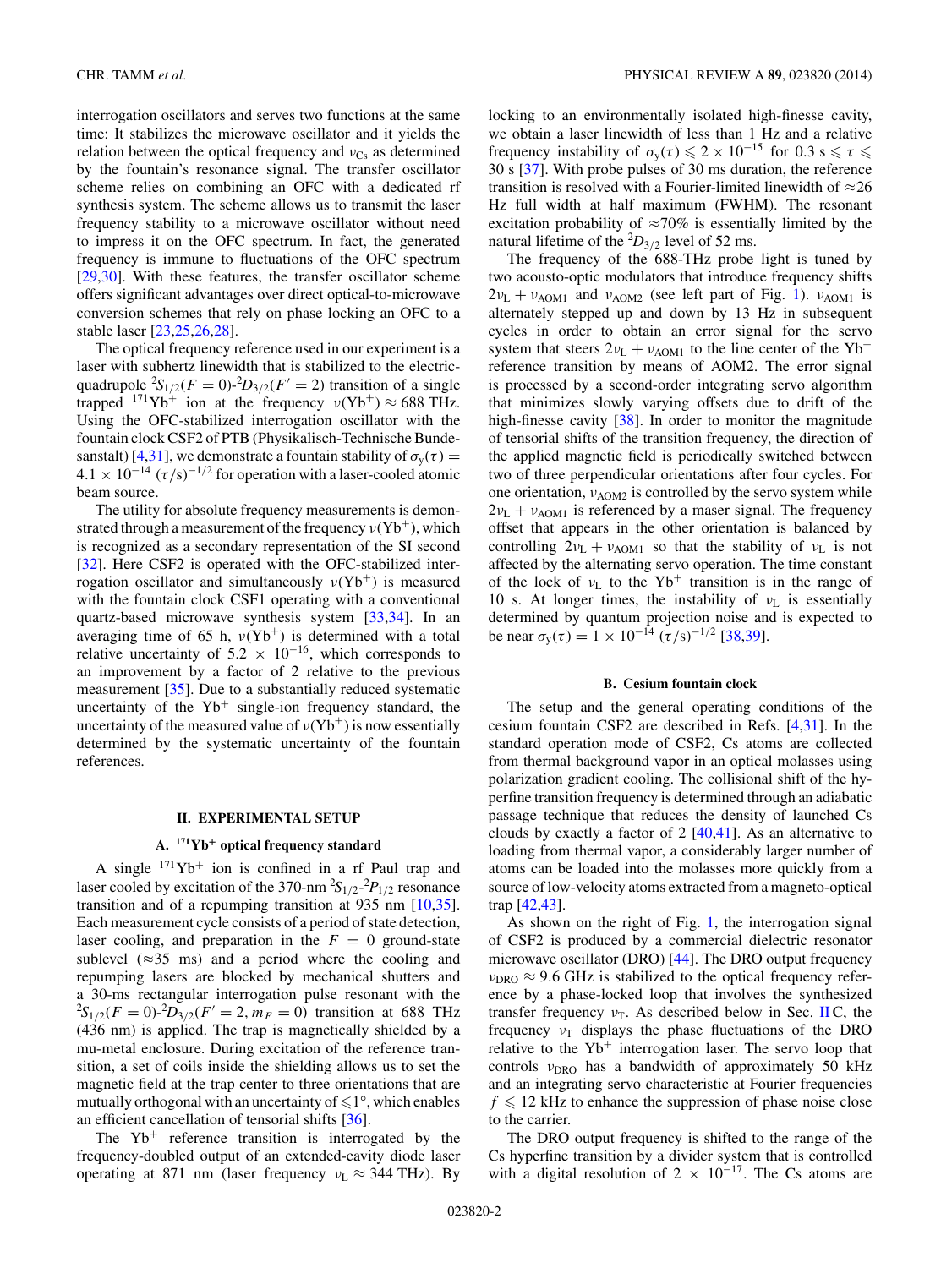<span id="page-2-0"></span>

FIG. 1. (Color online) Schematic of the experimental setup, showing components of the  $Yb<sup>+</sup>$  optical frequency standard (left), of the frequency comb generator system (center), and of the Cs fountain reference (right). In the realized setup, output from the 871-nm extended-cavity diode laser (ECDL) is forwarded to the frequency comb generator by  $\approx$  5-m polarization-maintaining fiber.

excited alternately on both sides of the central fringe of the Ramsey resonance in order to generate an error signal. The error signal adjusts the frequency division ratio so that the mean excitation frequency is stabilized at resonance center. By taking into account the systematic biases of the Cs resonance frequency, *ν*<sub>DRO</sub> is determined with reference to the unperturbed frequency  $v_{Cs}$  [\[4,](#page-6-0)[31\]](#page-7-0).

#### **C. Optical-to-microwave conversion**

The experiment uses a commercial OFC based on an  $Er<sup>3+</sup>$ -doped fiber laser that emits in the wavelength range around 1550 nm with a pulse repetition rate  $v_{\text{rep}} \approx 250 \text{ MHz}$ . The OFC includes elements for generating the carrier offset frequency  $v_{\text{CEO}}$  and for producing output at 1740 nm that is frequency doubled to the range of *ν*<sub>L</sub> (see Fig. 1). The frequencies  $v_{\text{rep}}$  and  $v_{\text{CEO}}$  are stabilized with low bandwidth  $(\approx 300 \text{ Hz})$  to a maser reference to reduce thermal drifts. The fluctuations of the comb line frequencies near *ν*<sup>L</sup> are typically in the range of 100 kHz with Fourier frequencies up to 50 kHz.

As shown in Fig. 1, the transfer frequency  $v_T$  is synthesized from the input frequencies  $v_{\text{DRO}}$ ,  $v_{\text{CEO}}$ ,  $kv_{\text{rep}}$ , and  $v_x$  [\[24\]](#page-7-0). Here  $k = 38$  denotes the order of the harmonic of  $v_{\text{rep}}$  nearest to *ν*<sub>DRO</sub> and *ν*<sub>x</sub> is the frequency of the beat between *ν*<sub>L</sub> and the nearest mode of the frequency-doubled OFC spectrum. With *m* denoting the order number of this mode,  $v_x$  is given by

$$
\nu_{\rm x} = \nu_{\rm L} - m\nu_{\rm rep} - 2\nu_{\rm CEO}.\tag{2}
$$

The prefactor 2 of  $v_{\text{CEO}}$  in Eq. (2) takes into account that *ν*<sup>x</sup> is produced by the frequency-doubled OFC output. In a setup comprising passive and tracking rf bandpass filters, rf mixers, a phase-locked harmonic oscillator, and digital frequency dividers, we generate the intermediate frequency

$$
v_1 = l(v_{\text{DRO}} - kv_{\text{rep}}). \tag{3}
$$

It will become clear below that the factor *l* determines the sensitivity with which variations of *ν*<sub>DRO</sub> are tracked. In our setup,  $l = 8$  because bandwidth requirements would make it difficult to increase it further. We also generate

$$
\nu_2 = \frac{1}{c} \left( \frac{1}{2} \nu_x + \nu_{\text{CEO}} \right),
$$
 (4)

where the divisor  $c$  is a preset rational number. Inserting Eq. (2) into Eq. (4) shows that  $v_2$  is independent of  $v_{\text{CEO}}$ . For  $c = m/(2kl)$ , the transfer frequency  $v_T = v_2 - v_1$  is determined alone by *ν*<sub>L</sub> and *ν*<sub>DRO</sub>:

$$
\nu_{\rm T} = \frac{1}{2c} \nu_{\rm L} - l \nu_{\rm DRO}.
$$
 (5)

We realize the frequency division by  $c = m/(2kl) \approx$ 2242*.*1 with three low-noise 8:1 dividers and a direct digital synthesis (DDS) stage. Between the divider stages, the frequency is shifted up by mixing with a 100-MHz maser signal in order to enable operation in the range of 20– 200 MHz where the noise level of the employed rf components is minimal. In the DDS, the exact value of *c* is approximated with a maximum error  $\delta c/c = 2^{-48} \approx 4 \times 10^{-15}$ . This leads to a crosstalk from fluctuations of *ν*<sub>rep</sub> to *ν*<sub>T</sub> of relative order  $2kl\delta c/c$  which is negligible under our conditions.

Since its synthesis is phase coherent,  $v<sub>T</sub>$  can be regarded as the beat frequency of the two virtual frequencies  $v_L/(2c)$ and  $l\nu_{\text{DRO}}$  [\[24,29,30\]](#page-7-0). Frequency and phase fluctuations of the DRO appear magnified by a factor  $l = 8$  in  $v<sub>T</sub>$  so that they can be detected and controlled with particularly high signalto-noise ratio. The phase noise spectrum of the laser-stabilized DRO is shown in Fig.  $2(a)$ . This measurement was performed using a second OFC system independently referenced to the same laser. For comparison, Fig. [2](#page-3-0) also shows the specified phase noise performance of the unstabilized DRO and the noise floor of a recently developed cryocooled sapphire oscillator [\[21\]](#page-6-0). It appears that the phase noise level of the stabilized DRO is comparable to that of the cryogenic oscillator. The increase at Fourier frequencies  $\leq 10$  Hz is mainly caused by the limited selectivity of the rf spectrum analyzer used for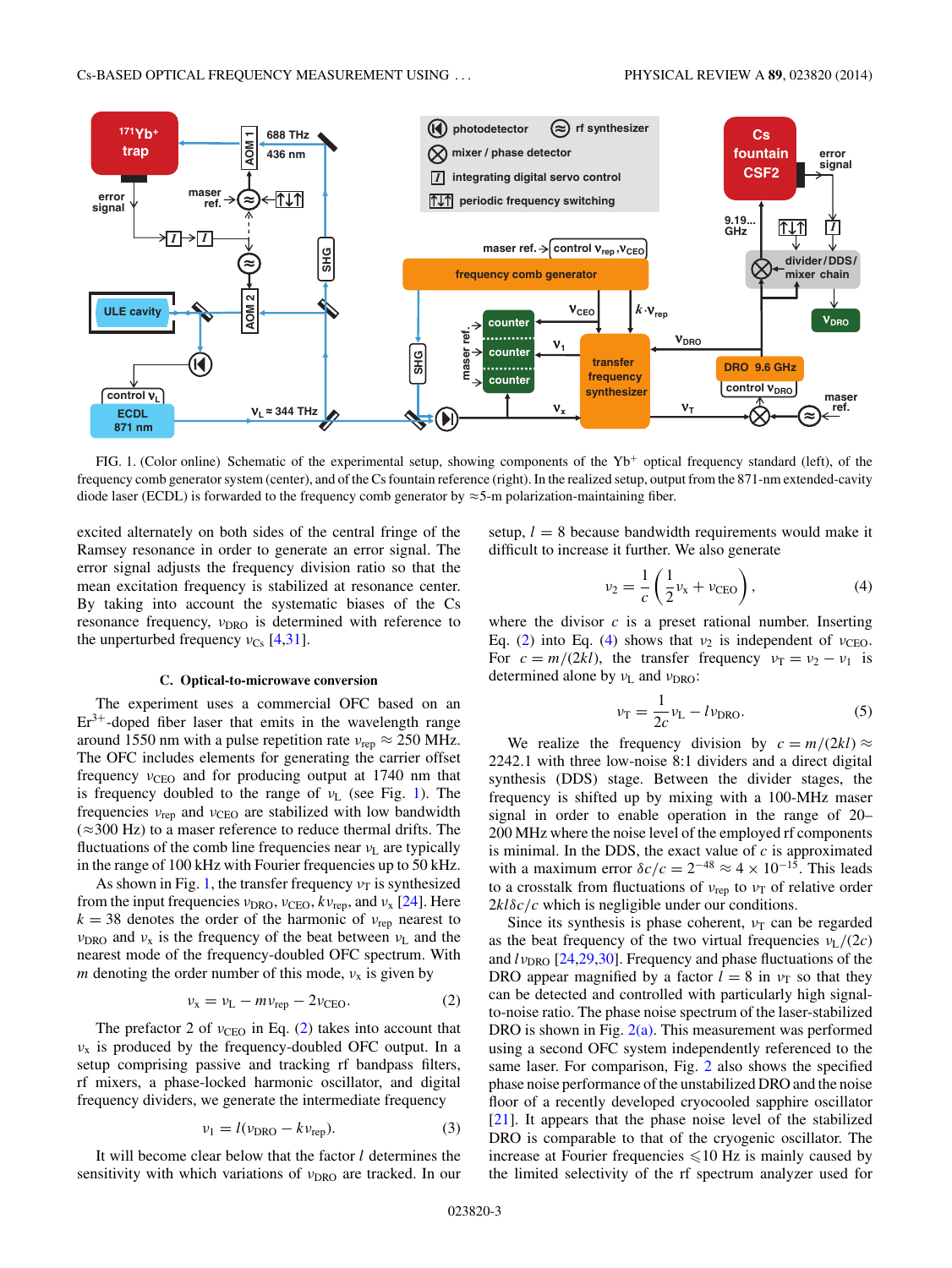<span id="page-3-0"></span>

FIG. 2. (Color online) Single-sideband phase noise power density *L* relative to the carrier as a function of offset (Fourier) frequency *f* . (a) Red: measured phase noise spectrum of the employed dielectric resonator oscillator (DRO) for the case that its frequency is locked to the  $Yb<sup>+</sup>$  interrogation laser using the transfer oscillator scheme (see text). (b) Black: specified phase noise of the unstabilized DRO. (c) Blue: noise floor of the cryocooled sapphire microwave oscillator described in Ref. [\[21\]](#page-6-0).

the measurement. Significant noise peaks appear only at the line frequency (50 Hz) and its harmonics. Microwave signals generated by cryocooled sapphire oscillators and laser-locked OFC systems can show additional phase noise peaks caused by vibrations and acoustic perturbations. In our case, such features are avoided because fluctuations of *ν*<sub>rep</sub> and *ν*<sub>CEO</sub> are not passed to *ν*<sub>T</sub>.

According to Eqs.  $(2)$  and  $(3)$ , the relation between the optical frequency *ν*<sub>L</sub> and *ν*<sub>DRO</sub> is given by

$$
\nu_{\rm L} - \frac{m}{k} \nu_{\rm DRO} = \nu_{\rm x} + 2 \nu_{\rm CEO} - \frac{m}{kl} \nu_{\rm 1}.
$$
 (6)

The result is independent of *ν*<sub>rep</sub> and *ν*<sub>CEO</sub> because the respective contributions cancel out on the right-hand side of Eq. (6). In our experiment, *ν*<sub>DRO</sub> is directly measured by CSF2 as described in Sec. [II](#page-1-0) B, and  $v_x$ ,  $v_{\text{CEO}}$ , and  $v_1$  are registered by three counters referenced to *ν*<sub>Cs</sub> through a maser signal. The counters are read out synchronously at a rate of  $1 \text{ s}^{-1}$  to calculate  $v_L - (m/k)v_{\text{DRO}}$ .

### **III. RESULTS**

### **A. Fountain clock stability**

For frequency measurements, CSF2 is alternately operated with high and low Cs densities to monitor the collisional shift in real time. The loading time and the duty cycle of the two density modes are chosen such that for a given oscillator phase noise level the total uncertainty is minimized [\[27,31\]](#page-7-0). The stability of CSF2 in the high-density mode relative to a hydrogen maser is shown in Fig.  $3(a)$ . Here the fountain was operated with a quartz-controlled interrogation oscillator [\[31\]](#page-7-0). For averaging times  $\tau > 3000$  s, the observed instability is dominated by the drift of the employed maser reference. The inferred fountain stability is  $\sigma_y(\tau) = 1.9 \times 10^{-13} (\tau/s)^{-1/2}$ . Even though higher detected atom numbers are achievable with longer loading time, the stability does not improve because the local oscillator noise becomes the dominant noise source in the resonance signal [\[14\]](#page-6-0).



FIG. 3. (Color online) Measured Allan standard deviations characterizing the stability of the cesium fountain clock CSF2. (a) Black: quartz-based interrogation oscillator, maser reference, molasses loading time 0.5 s. (b) Red: interrogation by a dielectric resonator oscillator (DRO) stabilized by a laser locked to the  ${}^{2}S_{1/2}$ - ${}^{2}D_{3/2}$ transition of a trapped  $Yb^+$  ion (see text), molasses loading time 2 s. (c) Blue: interrogation oscillator as in (b) combined with molasses loading from a low-velocity atomic beam, loading time 0.8 s. The lines denote the inferred instabilities assuming a dependence according to *σ*<sub>y</sub>(*τ*)  $\propto$  *τ*<sup>-1/2</sup>.

If CSF2 is operated with the  $Yb^+$ -stabilized interrogation oscillator setup under otherwise unchanged conditions, the fountain stability is improved. Increasing the detected atom number by increasing the atom loading time compared to Fig.  $3(a)$  results in a further improved stability depicted in Fig. 3(b). The data show a fountain stability of  $\sigma_v(\tau) = 1.0 \times$  $10^{-13}$  ( $\tau$ /s)<sup>-1/2</sup> in the high-density operation mode. We find that the SNR of the fountain error signal is proportional to the square root of the detected atom number signal. The same SNR is obtained if the ground-state hyperfine transition is excited with two resonant  $\pi/4$  pulses which minimizes the influence of interrogation oscillator noise. These observations confirm that the fountain stability is limited by quantum projection noise without stability degradation by the interrogation oscillator [\[27\]](#page-7-0). Under these conditions the number of detected Cs atoms can be inferred directly from the observed SNR. For Fig. 3(b), the calculated detected atom number is  $1.1 \times 10^5$ .

The data of Fig.  $3(c)$  demonstrate the fountain stability in high-density mode of operation if the optically stabilized interrogation oscillator is used together with the molasses loaded from a low-velocity atomic beam. The stability improvement over Fig. 3(b) is the result of a larger number of detected atoms and a reduced cycle time. The observed stability of  $\sigma_{v}(\tau) =$  $4.1 \times 10^{-14}$  ( $\tau/s$ )<sup>-1/2</sup> is comparable to that obtained in an absolute frequency measurement performed with a cryogenic sapphire fountain interrogation oscillator [\[13\]](#page-6-0). Since the uncertainty evaluation of CSF2 is still incomplete for this operation mode, it was not adopted for the measurement of  $v(Yb^+)$ .

## **B. Systematic uncertainty of the 171Yb<sup>+</sup> frequency standard**

The leading systematic shifts of the  $171\text{Yb}^+$  frequency standard and the associated uncertainty contributions are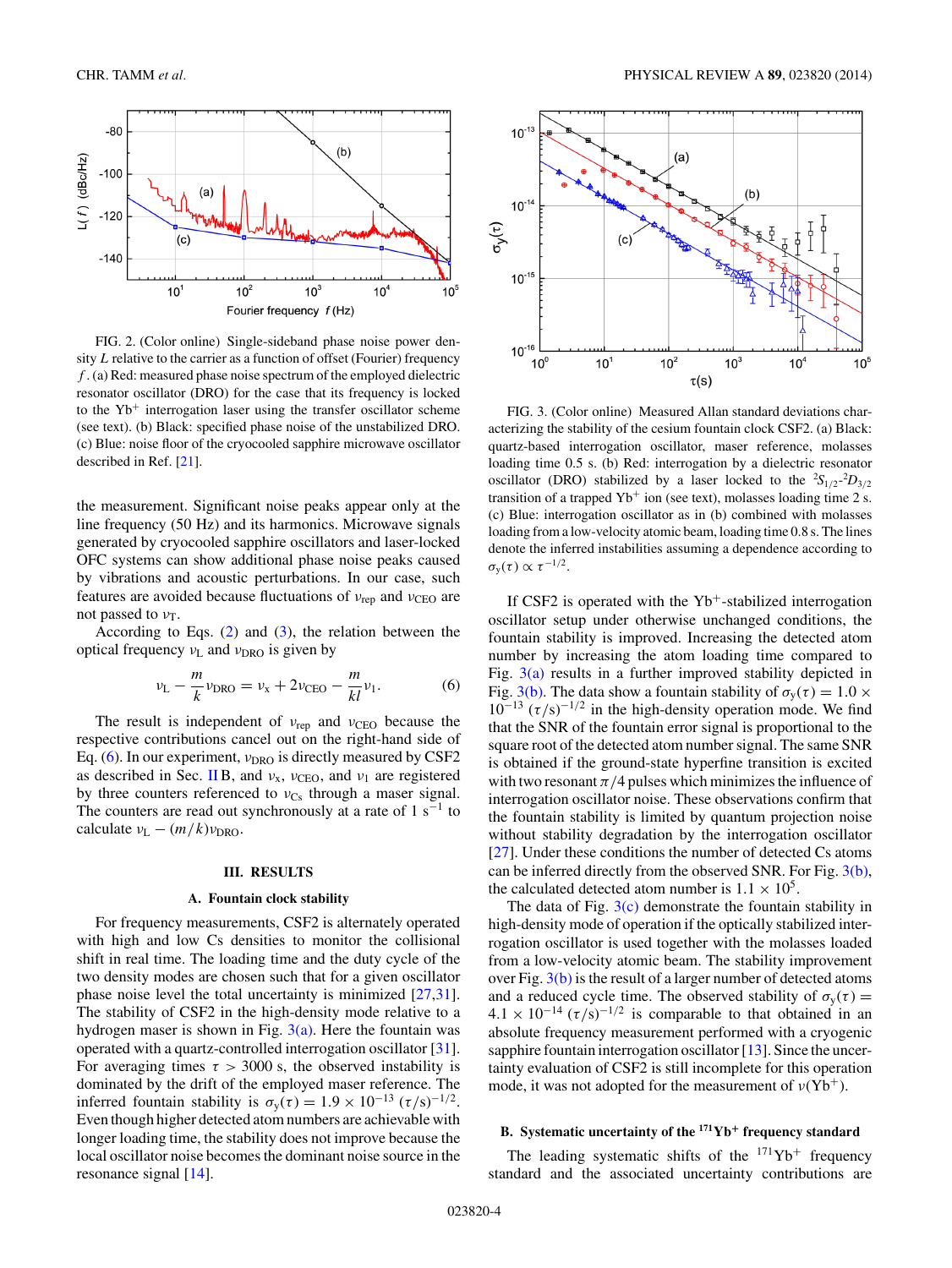TABLE I. Leading systematic shifts  $\delta v/v(\dot{Y}b^+)$  and associated uncertainty contributions  $u_B/v(\dot{Y}b^+)$  of the 688-THz <sup>171</sup>Yb<sup>+</sup> single-ion optical frequency standard.

| Effect                                                     | $\delta v/v({\rm Yb}^{+})$ (10 <sup>-18</sup> ) | $u_{\rm B}/v({\rm Yb}^{+})$ (10 <sup>-18</sup> ) |
|------------------------------------------------------------|-------------------------------------------------|--------------------------------------------------|
| Blackbody radiation shift                                  | $-524$                                          | 102                                              |
| Quadrupole shift and tensorial second-order dc Stark shift | $\theta$                                        | 14                                               |
| Scalar second-order dc Stark shift                         | $-13$                                           |                                                  |
| Second-order Zeeman shift                                  | 968                                             |                                                  |
| Second-order Doppler shift                                 | $-5$                                            |                                                  |
| Servo error                                                | $\overline{0}$                                  | 36                                               |
| Total                                                      | 426                                             | 110                                              |

listed in Table I. The largest shift is the second-order Zeeman shift due to the static magnetic field that defines the quantization axis during excitation of the  $Yb^+$  reference transition. The calculation of this shift makes use of a precise measurement of the hyperfine splitting frequency in the  ${}^{2}D_{3/2}$ state and is described in the Appendix. For the measurement of  $v(Yb^+)$ , the magnetic flux density was chosen to obtain a Zeeman splitting frequency of  $v_Z = 30.0$  kHz between adjacent sublevels of the  ${}^2D_{3/2}(F' = 2)$  state. For the three applied field orientations,  $v_Z$  was set with an uncertainty of 0.1 kHz by excitation of the  $m_F = 0$ - $m_F = 0$  and  $m_F = 0$ - $m_F = \pm 2$  components of the  ${}^{2}S_{1/2}(F = 0)$ - ${}^{2}D_{3/2}(F'=2)$  transition. The drift of *ν*<sub>Z</sub> over the *ν*(Yb<sup>+</sup>) measurement period was found to be smaller than the setting uncertainty. As shown in the Appendix, the uncertainty of the calculated second-order Zeeman shift of 0.666(4) Hz is determined rather by the uncertainty of  $v<sub>Z</sub>$  than by the uncertainty of the atomic parameters used in the calculation.

The quadrupole shift of the <sup>2</sup>D<sub>3/2</sub> ( $F' = 2$ ,  $m_F = 0$ ) level due to electric stray-field gradients and the shift arising from the tensorial quadratic Stark effect are canceled by averaging over three mutually perpendicular orientations of the quantization axis  $[36]$ . In the course of the absolute frequency measurement, we determined the  $Yb<sup>+</sup>$  transition frequency sequentially for an orthogonal set of magnetic field orientations. At the same time the frequency differences between three pairs of field directions were registered using the alternating servo scheme described in Sec. [II](#page-1-0) A. From the latter the tensorial shifts for the three field directions were calculated as 0.41(2) Hz, −0.47(2) Hz, and 0.06(2) Hz, where the uncertainty is predominantly statistical. The shifts remained stable within uncertainty during the measurement period. The evaluated absolute frequency  $v(Yb^+)$  is the average of the transition frequencies measured in the three field directions. Taking into account the observed magnitude of the shifts and the orientation accuracy of the applied magnetic field, we infer an uncertainty contribution of 0.01 Hz due to imperfect cancellation of the quadrupole and tensorial Stark shift.

The motion of the trapped ion at the trap drive frequency was minimized by stray-field compensation voltages that were adjusted as described in Ref.  $[39]$ . The  $\nu(Yb^+)$  measurement reported here was conducted several weeks after loading the ion. Therefore initial variations of the stray field had decayed and it remained stable within the compensation uncertainty. By optical spectroscopy of the secular oscillation sidebands, the amplitude of the residual thermal motion was found to be close to the Doppler limit. Under these conditions the second-order Doppler shift and the second-order scalar Stark shift due to ion motion amount to 3  $\times$  10<sup>-3</sup> and 9  $\times$  10<sup>-3</sup> Hz, and we assume uncertainty contributions of half the shift. Changes of the drift rate of the cavity stabilizing the probe laser frequency had a magnitude below 10−<sup>3</sup> Hz*/*s<sup>2</sup> so that in our case the maximum servo error in the stabilization to the center of the  $Yb^+$  reference transition is 0.025 Hz [\[9\]](#page-6-0).

The dominant contribution to the systematic uncertainty of *ν*(Yb+) arises from the second-order Stark shift induced by the ambient blackbody radiation. Earlier measurements of the static scalar differential polarizability indicate a shift of −0.36(7) Hz at temperature *T* = 300 K [\[39,45\]](#page-7-0). It appears that so far no atomic structure calculations have been presented for  $Yb<sup>+</sup>$  that determine the differential polarizability and the blackbody shift of the  ${}^{2}S_{1/2}$ - ${}^{2}D_{3/2}$  transition with lower uncertainty. A variation  $\delta T$  of the effective temperature of the thermal radiation acting on the ion changes the blackbody shift by  $\approx$  –5 × 10<sup>-3</sup> Hz ( $\delta T/K$ ). An investigation of blackbody radiation sources indicates an increase  $\delta T = 2(1)$  K above ambient temperature for our system [\[46\]](#page-7-0). The resulting change and additional uncertainty of the blackbody shift is presently negligible compared to the contribution of the polarizability uncertainty.

As summarized in Table I, we realize  $\nu(Yb^+)$  with a fractional systematic uncertainty of  $1.1 \times 10^{-16}$  which is more than a factor of 4 lower than in the previous measurement [\[35\]](#page-7-0).

#### **C. Absolute frequency measurement**

We determined the unperturbed frequency  $v(Yb^+)$  of the <sup>171</sup>Yb<sup>+</sup>  ${}^{2}S_{1/2}(F = 0)$ - ${}^{2}D_{3/2}(F' = 2)$  transition from data comprising a total measurement time of 64.5 h within a 5-day period in August 2012. The datasets yield time averages of *ν*<sub>DRO</sub> measured by CSF2 and of  $v_L - (m/k)v_{DRO}$  with  $v_L$ locked to the  $171\text{Yb}^+$  reference transition. The instability of this measurement is dominated by quantum projection noise of the fountain error signal and amounts to  $\sigma_y(\tau) = 1.4 \times$  $10^{-13}$  ( $\tau$ /s)<sup>-1/2</sup>. It is increased by a factor of 1.36 relative to the high-density operation of CSF2 shown in Fig.  $3(b)$  because the fountain is operated alternately with high and low atom density to determine the collisional shift. The uncertainty of the collisional shift is the leading contribution to the systematic uncertainty of CSF2 and amounts to  $5.5 \times 10^{-16}$ .

The frequency  $v(Yb^+)$  was simultaneously measured by the fountain CSF1. Here the frequency difference between the CSF1 quartz oscillator and a hydrogen maser was registered by a phase comparator while the maser frequency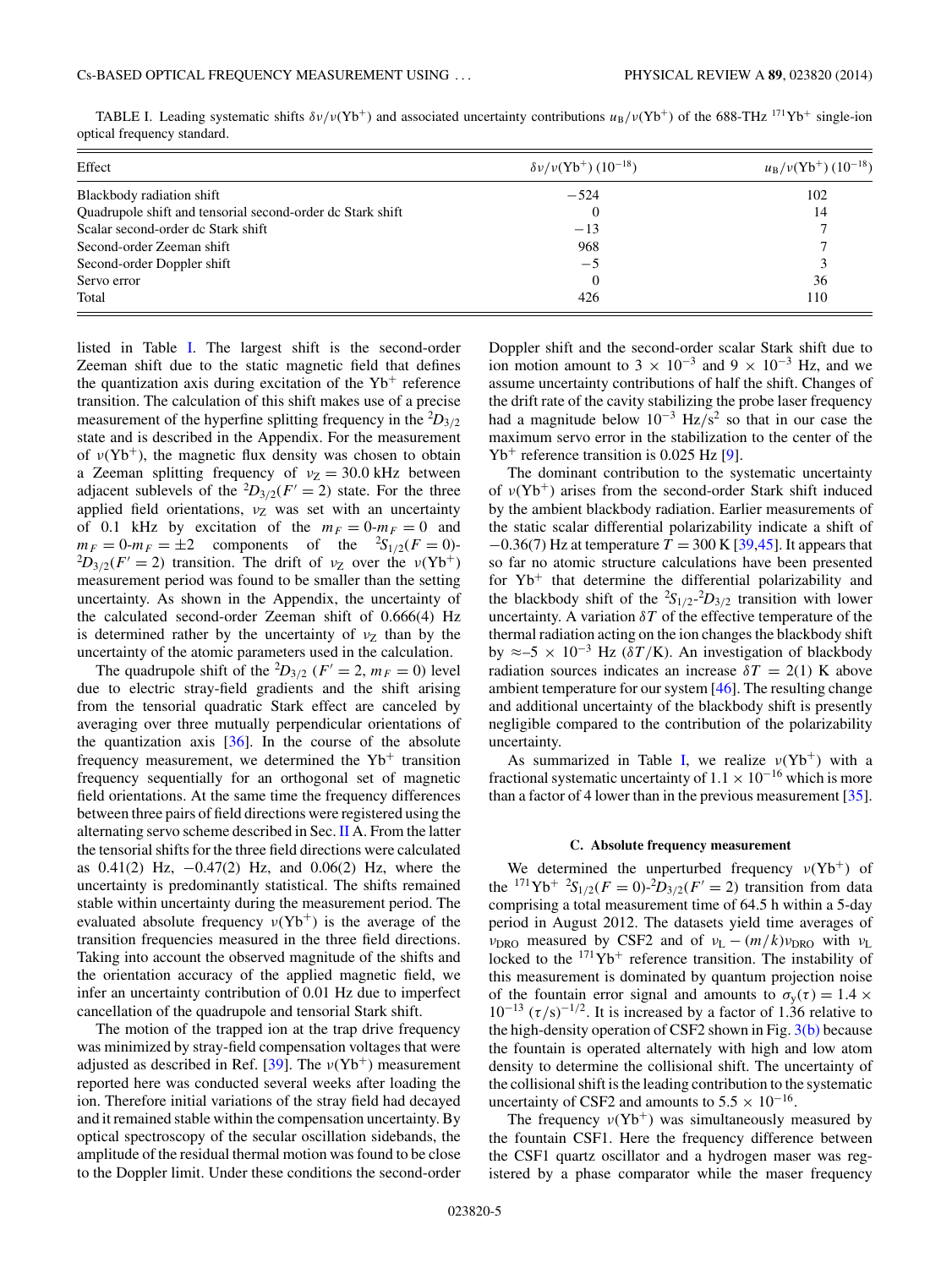

FIG. 4. Results and uncertainties of the present and of previous measurements of the absolute frequency  $v(Yb^+)$  of the <sup>171</sup>Yb<sup>+</sup>  ${}^{2}S_{1/2}(F=0) - {}^{2}D_{3/2}(F'=2)$  transition. The corresponding references are indicated in the figure. Unlike the previously published data, the frequencies given here contain a blackbody shift correction of 0.36 Hz as applied in the present measurement. The black error bars show the total measurement uncertainty including the statistical contribution. The widths of the dark and light gray rectangles show the systematic uncertainties of the Cs reference and of the  $Yb^+$  frequency standard. The data point "SRS" shows the recommended frequency and uncertainty of  $v(Yb^+)$  as a secondary representation of the SI second.

was linked to the probe laser frequency *ν*<sub>L</sub> by means of the OFC. The CSF1 atom cloud density was not changed during the  $v(Yb^+)$  evaluation and the collisional shift and its uncertainty were evaluated in a separate measurement. The systematic uncertainties of CSF1 and CSF2 are 7.4  $\times$  $10^{-16}$  and  $5.9 \times 10^{-16}$  and the statistical uncertainties of the measurements are  $3.2 \times 10^{-16}$  and  $2.8 \times 10^{-16}$ . The fractional difference between the frequencies measured by CSF1 and CSF2 is 2.6·10−16. The weighted mean yields the absolute frequency of the  $^{171}\text{Yb}^+$   $^{2}\text{S}_{1/2}(F=0)$ - $^{2}D_{3/2}(F'=0)$ 2) transition as *ν*(Yb<sup>+</sup>) = 688 358 979 309 307.82(36) Hz at  $T = 0$  K. The total uncertainty of 0.36 Hz (relative uncertainty 5.2  $\times$  10<sup>-16</sup>) is dominated by the systematic uncertainty of the cesium fountain references. Figure 4 shows that the present result is in good agreement with those obtained in the last 7 years [\[35,47,48\]](#page-7-0) with different experimental configurations and systematic shift evaluation methods.

### **IV. SUMMARY AND OUTLOOK**

We have described and characterized a particular experimental configuration for absolute measurements of optical clocks by means of an optical frequency comb generator (OFC) and a cesium fountain. Besides the function to measure the optical frequency, the OFC also transfers the stability of the optical standard to the microwave range to enhance the stability of the fountain reference. We have utilized this scheme to measure the absolute frequency of the 688-THz  ${}^{2}S_{1/2}(F=0)$ - ${}^{2}D_{3/2}(F=2)$  electric-quadrupole transition of a single trapped  $171\text{Yb}^+$  ion. The achieved fractional frequency uncertainty of 5.2  $\times$  10<sup>-16</sup> is essentially limited by the systematic uncertainty of the employed Cs fountain clocks and is one of the most precise determinations of an optical transition frequency.

In our experiment we use the transfer oscillator scheme to transmit the stability of a laser frequency to a microwave oscillator without imprinting it on the OFC spectrum [\[29,30\]](#page-7-0). One advantage of this scheme is that the transfer fidelity is not limited by the bandwidth and accuracy with which the OFC spectrum is controlled. Another advantage is that one OFC can serve various tasks without interference. For example, frequency ratio measurements between three or more optical and microwave standards can be performed simultaneously, thereby enabling stringent consistency tests.

Among the atoms and ions considered so far for optical frequency standards,  $Yb^+$  is unique because it provides two narrow-linewidth transitions from the ground state that are attractive reference transitions: the  ${}^{2}S_{1/2} {}^{2}D_{3/2}$  transition considered in this paper and the highly forbidden electricoctupole transition  ${}^{2}S_{1/2} {}^{2}F_{7/2}$  at 642 THz [\[10,](#page-6-0)[49,50\]](#page-7-0). The physical characteristics of both transitions and, in particular, the sensitivities of the transition frequencies to external fields differ substantially [\[10](#page-6-0)[,45,51,52\]](#page-7-0). The high degree of control of frequency shift effects that was established in the present frequency measurement is instrumental also in the future development of the  $^{171}\text{Yb}^+$   $^2S_{1/2}$ - $^2F_{7/2}$  standard. We finally note that our measurements of the  $^{171}Yb^{+2}S_{1/2}$ <sup>-2</sup>D<sub>3/2</sub> and  $^{2}S_{1/2}$ <sup>-2</sup> $^{2}E_{2/2}$  transition frequencies vield the ratio of the corresponding  ${}^{2}F_{7/2}$  transition frequencies yield the ratio of the corresponding energy level intervals with a relative uncertainty below  $1 \times$  $10^{-15}$ 

## **ACKNOWLEDGMENTS**

We thank C. Sanner, P. Balling, and M. Dolezal for sharing their results on investigations of blackbody radiation in the employed ion trap. This work was supported by the European Metrology Research Programme (EMRP) in Project No. SIB04. The EMRP is jointly funded by the EMRP participating countries within EURAMET and the European Union. N.H. acknowledges funding from Graduiertenkolleg 1729 of DFG.

## **APPENDIX: CALCULATION OF THE SECOND-ORDER ZEEMAN SHIFT**

The second-order Zeeman shift  $\Delta_{Z2}$  of the <sup>2</sup>S<sub>1/2</sub>( $F = 0$ )- ${}^{2}D_{3/2}(F' = 2, m_F = 0)$  transition frequency of  ${}^{171}\text{Yb}^+$  due to an applied magnetic flux density *B* is calculated as the difference of the shifts of the upper and lower level, quantified by the corresponding shift coefficients  $\alpha_{S0}$  and  $\alpha_{D2}$ :

$$
\Delta_{Z2} = (\alpha_{D2} - \alpha_{S0})B^2. \tag{A1}
$$

The coefficients  $\alpha_{S0}$  and  $\alpha_{D2}$  can be calculated from second-order perturbation theory in the state basis  $\langle I J F m_F |$ with the quantum numbers  $I, J, F$ , and  $m_F$  denoting the nuclear spin, the electronic angular momentum, the total angular momentum, and its projection on the direction of *B*. Neglecting the contribution of levels outside the respective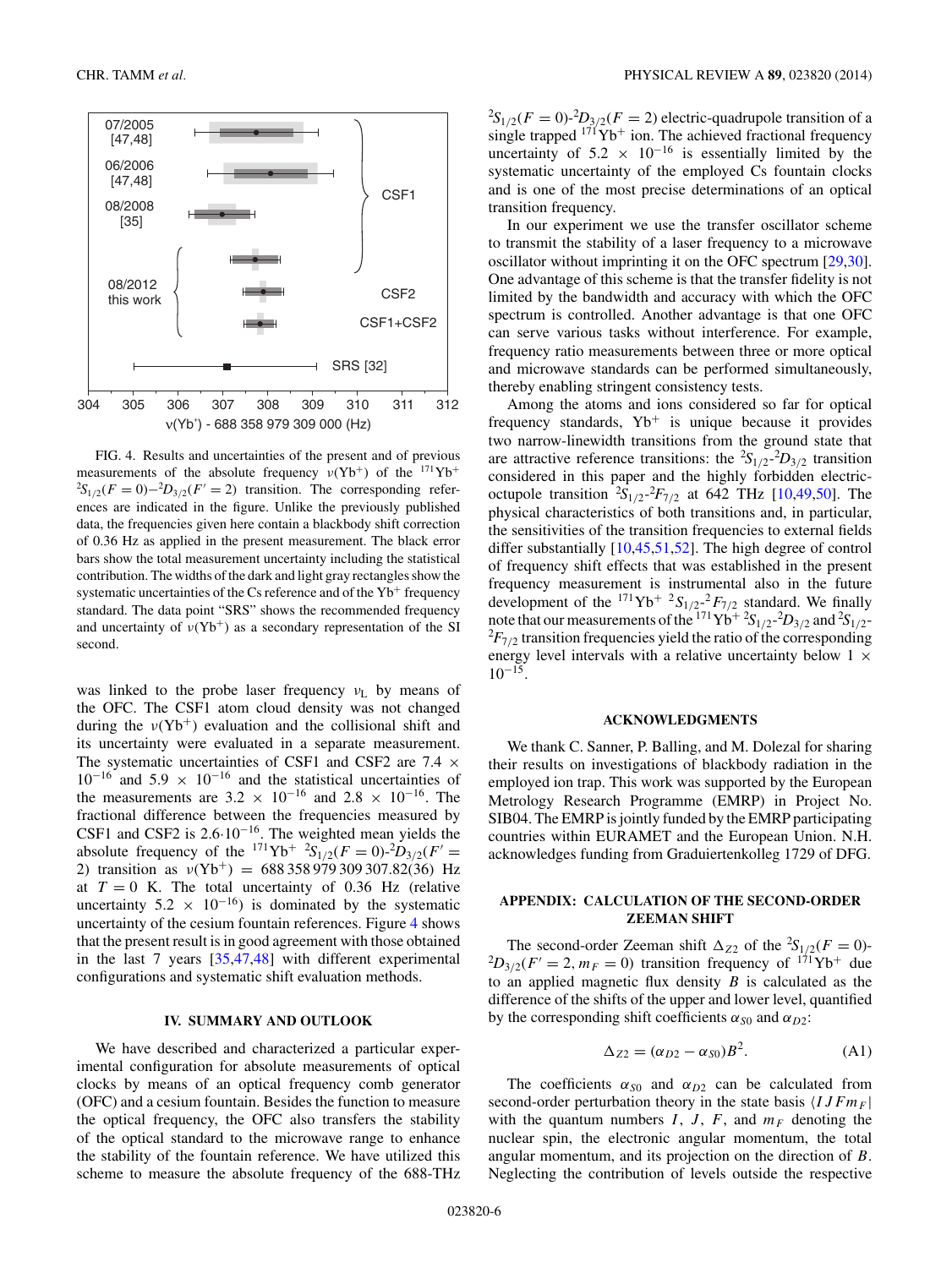<span id="page-6-0"></span>hyperfine manifolds, in our case  $\alpha_{S0}$  and  $\alpha_{D2}$  are given by

$$
\alpha_{S0} = -\frac{\mu_B^2 (g_{1/2} + g'_I)^2}{h^2} \frac{\left| \left( \frac{1}{2} \frac{1}{2} 00 \right| J_Z \left| \frac{1}{2} \frac{1}{2} 10 \right| \right|^2}{\Delta_S} \quad \text{(A2a)}
$$

and

$$
\alpha_{D2} = \frac{\mu_B^2 (g_{3/2} + g_I')^2}{h^2} \frac{\left| \left( \frac{1}{2} \frac{3}{2} 10 \right| J_Z \right| \frac{1}{2} \frac{3}{2} 20 \right|^2}{\Delta_D}.
$$
 (A2b)

The terms containing the matrix elements of the *z* component of the angular momentum operator  $J_Z$  evaluate to [\[53\]](#page-7-0)

$$
\left\langle \frac{1}{2} \frac{1}{2} 00 \middle| J_Z \middle| \frac{1}{2} \frac{1}{2} 10 \right\rangle \middle| ^2 = \left\langle \frac{1}{2} \frac{3}{2} 10 \middle| J_Z \middle| \frac{1}{2} \frac{3}{2} 20 \right\rangle \middle| ^2 = 1/4. \quad (A2c)
$$

In Eqs. (A2a) and (A2b), *h* denotes the Planck constant,  $\mu_B$  is the Bohr magneton,  $g_{1/2}$  ( $g_{3/2}$ ) is the electron  $g_J$ -factor in the <sup>2</sup>S<sub>1/2</sub> (<sup>2</sup>D<sub>3/2</sub>) state of Yb<sup>+</sup>, and  $g'_I = \mu_I/(\mu_B I)$  is the nuclear *g* factor associated with the nuclear magnetic moment  $\mu_I$ .  $\Delta_S$  ( $\Delta_D$ ) denotes the hyperfine splitting frequency in the  ${}^{2}S_{1/2}$  ( ${}^{2}D_{3/2}$ ) state. Equation (A2a) can also be deduced from the low-field limit of the Breit-Rabi formula [\[54\]](#page-7-0).

In previous calculations of  $\Delta_{Z2}$ , a significant uncertainty contribution arose from the lack of precise information on the hyperfine splitting frequency  $\Delta_D$ . Whereas  $\Delta_S$  is known with high accuracy  $[55]$ ,  $\Delta_D$  has been known only with an uncertainty of  $\approx 2.5\%$  ( $\Delta_D = 0.86(2)$  GHz according to Ref. [\[56\]](#page-7-0)**)**. In order to gain more accurate information, we modified our experimental setup to remeasure  $\Delta_D$  using a laser-rf double-resonance spectroscopy scheme. In an extension of the cycle sequence described in Sec.  $\mathbf{II}$  $\mathbf{II}$  $\mathbf{II}$  A, the  ${}^{2}D_{3/2}(F) = 2, m_F = 0$ ) level is populated by a resonant laser pulse and subsequently a 30-ms rf pulse is applied. Resonant excitation of the <sup>2</sup> $D_{3/2}(F' = 2 - F' = 1)$  transition by the rf field is detected by the reduced probability to find the ion in the  ${}^{2}D_{3/2}(F) = 2$ ) state in the next detection period. In this way we determine the <sup>2</sup>D<sub>3/2</sub>( $F' = 1 - F' = 2$ ) interval as  $\Delta_D$  $= 857.178078(5) \text{ MHz}.$ 

Experimental values of  $g_{1/2} = 1.998$  and  $g_{3/2} = 0.802$  can be found in tabulated spectroscopic data [\[57\]](#page-7-0). We estimate that the uncertainty of those data is in the range of  $3 \times 10^{-3}$ . A recent calculation of *g*-factor anomalies in a number of atomic systems yields  $g_{1/2} = 2.0031(3)$  and  $g_{3/2} = 0.7992(1)$ for  $Yb^+$  where the uncertainty is the estimated maximum error of the calculation [\[58\]](#page-7-0). With these more accurate  $g_J$ factor values and  $g'_I = +5.38 \times 10^{-4}$  [\[59\]](#page-7-0), the shift coefficients calculated by Eq. (A2) are  $\alpha_{S0} = -15.551(5)$  mHz/  $(\mu T)^2$  and  $\alpha_{D2} = 36.545(11) \text{ mHz}/(\mu T)^2$  so that  $\Delta_{Z2} =$ 52.096(16) mHz/ $(\mu T)^2$ .

The Zeeman frequency is given by  $v_Z = g_F \mu_B B/h$  with  $g_F = \frac{3}{4}g_{3/2} - \frac{1}{4}g'_I = 0.59930(9)$  for the  ${}^2D_{3/2}(F' = 2)$  state [\[54\]](#page-7-0). The value set in the measurement of  $v(Yb^{+})$ ,  $v_Z =$ 30.0(1) kHz, corresponds to an applied flux density  $B =$ 3.58(1)  $\mu$ T and leads to a second-order Zeeman shift of the  ${}^{2}S_{1/2}(F=0)$ - ${}^{2}D_{3/2}(F'=2, m_F=0)$  transition frequency of  $\Delta_{Z2} = 0.666(4)$  Hz.

- [1] T. E. Parker, [Rev. Sci. Instrum.](http://dx.doi.org/10.1063/1.3682002) **[83](http://dx.doi.org/10.1063/1.3682002)**, [021102](http://dx.doi.org/10.1063/1.3682002) [\(2012\)](http://dx.doi.org/10.1063/1.3682002).
- [2] T. P. Heavner, S. R. Jefferts, E. A. Donley, J. H. Shirley, and T. E. Parker, [Metrologia](http://dx.doi.org/10.1088/0026-1394/42/5/012) **[42](http://dx.doi.org/10.1088/0026-1394/42/5/012)**, [411](http://dx.doi.org/10.1088/0026-1394/42/5/012) [\(2005\)](http://dx.doi.org/10.1088/0026-1394/42/5/012).
- [3] R. Li, K. Gibble, and K. Szymaniec, [Metrologia](http://dx.doi.org/10.1088/0026-1394/48/5/007) **[48](http://dx.doi.org/10.1088/0026-1394/48/5/007)**, [283](http://dx.doi.org/10.1088/0026-1394/48/5/007) [\(2011\)](http://dx.doi.org/10.1088/0026-1394/48/5/007).
- [4] S. Weyers, V. Gerginov, N. Nemitz, R. Li, and K. Gibble, [Metrologia](http://dx.doi.org/10.1088/0026-1394/49/1/012) **[49](http://dx.doi.org/10.1088/0026-1394/49/1/012)**, [82](http://dx.doi.org/10.1088/0026-1394/49/1/012) [\(2012\)](http://dx.doi.org/10.1088/0026-1394/49/1/012).
- [5] J. Guena; M. Abgrall, D. Rovera, P. Laurent, B. Chupin, M. Lours, G. Santarelli, P. Rosenbusch, M. E. Tobar, R. Li, [K. Gibble, A. Clairon, and S. Bize,](http://dx.doi.org/10.1109/TUFFC.2012.2208) IEEE Trans. Ultrason. Ferroelectr. Freq. Control **[59](http://dx.doi.org/10.1109/TUFFC.2012.2208)**, [391](http://dx.doi.org/10.1109/TUFFC.2012.2208) [\(2012\)](http://dx.doi.org/10.1109/TUFFC.2012.2208).
- [6] T. Rosenband, D. B. Hume, P. O. Schmidt, C. W. Chou, A. Brusch, L. Lorini, W. H. Oskay, R. E. Drullinger, T. M. Fortier, J. E. Stalnaker, S. A. Diddams, W. C. Swann, N. R. Newbury, W. M. Itano, D. J. Wineland, and J. C. Bergquist, [Science](http://dx.doi.org/10.1126/science.1154622) **[319](http://dx.doi.org/10.1126/science.1154622)**, [1808](http://dx.doi.org/10.1126/science.1154622) [\(2008\)](http://dx.doi.org/10.1126/science.1154622).
- [7] C. W. Chou, D. B. Hume, J. C. J. Koelemeij, D. J. Wineland, and T. Rosenband, [Phys. Rev. Lett.](http://dx.doi.org/10.1103/PhysRevLett.104.070802) **[104](http://dx.doi.org/10.1103/PhysRevLett.104.070802)**, [070802](http://dx.doi.org/10.1103/PhysRevLett.104.070802) [\(2010\)](http://dx.doi.org/10.1103/PhysRevLett.104.070802).
- [8] M. Takamoto, T. Takano, and H. Katori, [Nat. Photonics](http://dx.doi.org/10.1038/nphoton.2011.34) **[5](http://dx.doi.org/10.1038/nphoton.2011.34)**, [288](http://dx.doi.org/10.1038/nphoton.2011.34) [\(2011\)](http://dx.doi.org/10.1038/nphoton.2011.34).
- [9] St. Falke, H. Schnatz, J. S. R. Vellore Winfred, Th. Middelmann, St. Vogt, S. Weyers, B. Lipphardt, G. Grosche, F. Riehle, U. Sterr, and Ch. Lisdat, [Metrologia](http://dx.doi.org/10.1088/0026-1394/48/5/022) **[48](http://dx.doi.org/10.1088/0026-1394/48/5/022)**, [399](http://dx.doi.org/10.1088/0026-1394/48/5/022) [\(2011\)](http://dx.doi.org/10.1088/0026-1394/48/5/022).
- [10] N. Huntemann, M. Okhapkin, B. Lipphardt, S. Weyers, Chr. Tamm, and E. Peik, [Phys. Rev. Lett.](http://dx.doi.org/10.1103/PhysRevLett.108.090801) **[108](http://dx.doi.org/10.1103/PhysRevLett.108.090801)**, [090801](http://dx.doi.org/10.1103/PhysRevLett.108.090801) [\(2012\)](http://dx.doi.org/10.1103/PhysRevLett.108.090801).
- [11] A. A. Madej, P. Dubé, Z. Zhou, J. E. Bernard, and M. Gertsvolf, [Phys. Rev. Lett.](http://dx.doi.org/10.1103/PhysRevLett.109.203002) **[109](http://dx.doi.org/10.1103/PhysRevLett.109.203002)**, [203002](http://dx.doi.org/10.1103/PhysRevLett.109.203002) [\(2012\)](http://dx.doi.org/10.1103/PhysRevLett.109.203002).
- [12] T. L. Nicholson, M. J. Martin, J. R. Williams, B. J. Bloom, [M. Bishof, M. D. Swallows, S. L. Campbell, and J. Ye,](http://dx.doi.org/10.1103/PhysRevLett.109.230801) Phys. Rev. Lett. **[109](http://dx.doi.org/10.1103/PhysRevLett.109.230801)**, [230801](http://dx.doi.org/10.1103/PhysRevLett.109.230801) [\(2012\)](http://dx.doi.org/10.1103/PhysRevLett.109.230801).
- [13] R. Le Targat, L. Lorini, Y. Le Coq, M. Zawada, J. Guéna, M. Abgrall, M. Gurov, P. Rosenbusch, D. G. Rovera, B. Nagórny, R. Gartman, P. G. Westergaard, M. E. Tobar, M. Lours, G. Santarelli, A. Clairon, S. Bize, P. Laurent, P. Lemonde, and J. Lodewyck, [Nat. Commun.](http://dx.doi.org/10.1038/ncomms3109) **[4](http://dx.doi.org/10.1038/ncomms3109)**, [2109](http://dx.doi.org/10.1038/ncomms3109) [\(2013\)](http://dx.doi.org/10.1038/ncomms3109).
- [14] N. Hinkley J. A. Sherman, N. B. Phillips, M. Schioppo, N. D. Lemke, K. Beloy, M. Pizzocaro, C. W. Oates, and A. D. Ludlow, [Science](http://dx.doi.org/10.1126/science.1240420) **[341](http://dx.doi.org/10.1126/science.1240420)**, [1215](http://dx.doi.org/10.1126/science.1240420) [\(2013\)](http://dx.doi.org/10.1126/science.1240420).
- [15] S. A. Diddams D. J. Jones, J. Ye, S. T. Cundiff, J. L. Hall, J. K. Ranka, R. S. Windeler, R. Holzwarth, T. Udem, and T. W. Hänsch, *[Phys. Rev. Lett.](http://dx.doi.org/10.1103/PhysRevLett.84.5102)* **[84](http://dx.doi.org/10.1103/PhysRevLett.84.5102)**, [5102](http://dx.doi.org/10.1103/PhysRevLett.84.5102) [\(2000\)](http://dx.doi.org/10.1103/PhysRevLett.84.5102).
- [16] R. Holzwarth, Th. Udem, T. W. Hänsch, J. C. Knight, W. J. Wadsworth, and P. St. J. Russell, [Phys. Rev. Lett.](http://dx.doi.org/10.1103/PhysRevLett.85.2264) **[85](http://dx.doi.org/10.1103/PhysRevLett.85.2264)**, [2264](http://dx.doi.org/10.1103/PhysRevLett.85.2264) [\(2000\)](http://dx.doi.org/10.1103/PhysRevLett.85.2264).
- [17] W. M. Itano, J. C. Bergquist, J. J. Bollinger, J. M. Gilligan, D. J. [Heinzen, F. L. Moore, M. G. Raizen, and D. J. Wineland,](http://dx.doi.org/10.1103/PhysRevA.47.3554) Phys. Rev. A **[47](http://dx.doi.org/10.1103/PhysRevA.47.3554)**, [3554](http://dx.doi.org/10.1103/PhysRevA.47.3554) [\(1993\)](http://dx.doi.org/10.1103/PhysRevA.47.3554).
- [18] G. Santarelli, C. Audoin, A. Makdissi, Ph. Laurent, G. J. Dick, and A. Clairon, [IEEE Trans. Ultrason. Ferroelectr. Freq. Control](http://dx.doi.org/10.1109/58.710548) **[45](http://dx.doi.org/10.1109/58.710548)**, [887](http://dx.doi.org/10.1109/58.710548) [\(1998\)](http://dx.doi.org/10.1109/58.710548).
- [19] C. R. Locke, E. N. Ivanov, J. G. Hartnett, P. L. Stanwix, and M. E. Tobar, [Rev. Sci. Instrum.](http://dx.doi.org/10.1063/1.2919944) **[79](http://dx.doi.org/10.1063/1.2919944)**, [051301](http://dx.doi.org/10.1063/1.2919944) [\(2008\)](http://dx.doi.org/10.1063/1.2919944).
- [20] V. Giordano, S. Grop, B. Dubois, P. Y. Bourgeois, Y. Kersalé, G. Haye, V. Dolgovskiy, N. Bucalovic, G. Di Domenico, S. Schilt, J. Chauvin, D. Valat, and E. Rubiola, [Rev. Sci. Instrum.](http://dx.doi.org/10.1063/1.4747456) **[83](http://dx.doi.org/10.1063/1.4747456)**, [085113](http://dx.doi.org/10.1063/1.4747456) [\(2012\)](http://dx.doi.org/10.1063/1.4747456).
- [21] J. G. Hartnett, N. R. Nand, and C. Lu, [Appl. Phys. Lett.](http://dx.doi.org/10.1063/1.4709479) **[100](http://dx.doi.org/10.1063/1.4709479)**, [183501](http://dx.doi.org/10.1063/1.4709479) [\(2012\)](http://dx.doi.org/10.1063/1.4709479).